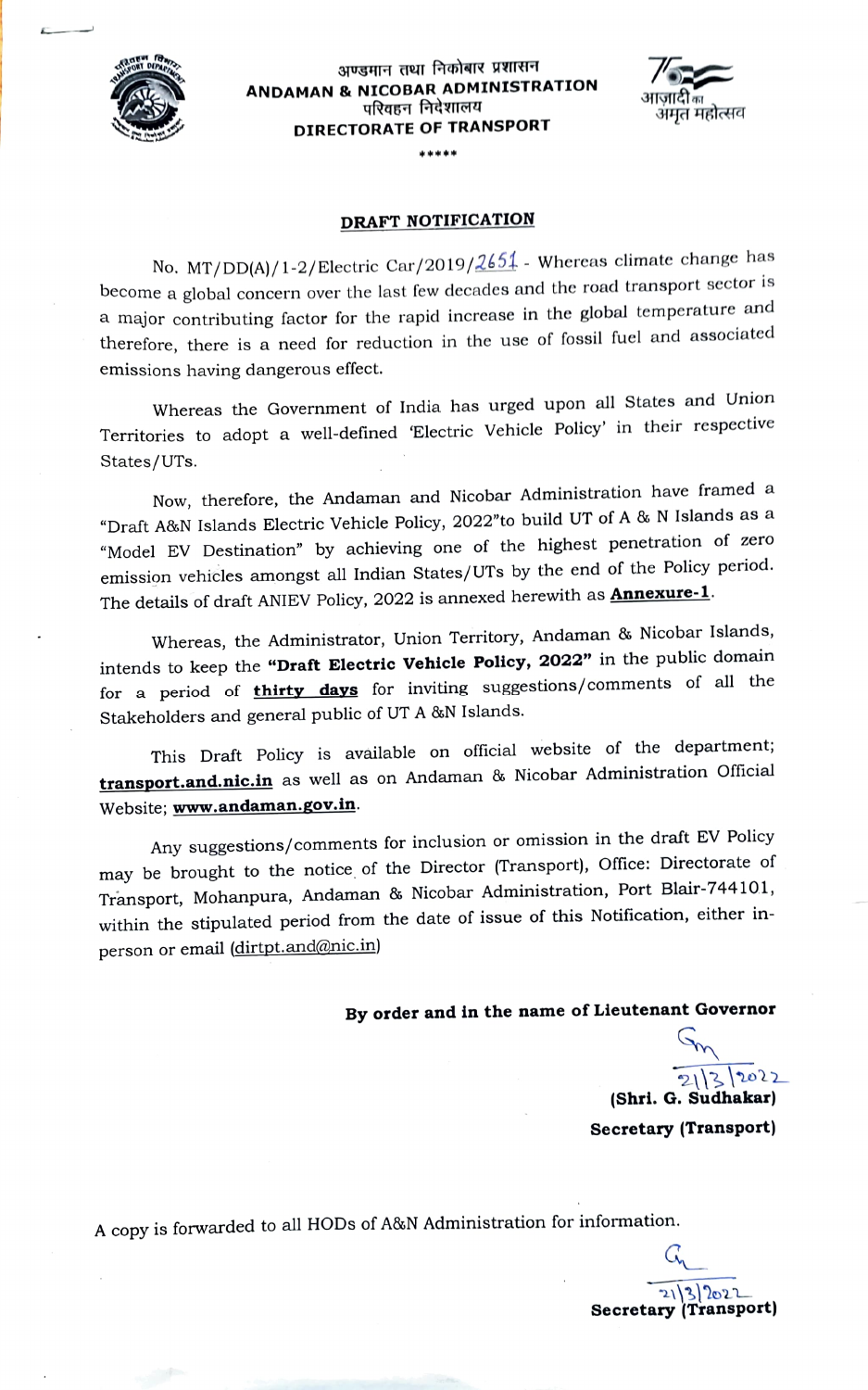Forwarded to the Manager, Government Press, Port Blair with the request that the above notification may please be published in the Official Gazette of A&N Islands and 10 copies of the Gazette Notification supplied to this office.

To

- . The Secretary to HLG for kind information of the Hon'ble LG.
- 2. The SPS to Chief Secretary for kind information of the Chief Secretary, A & N Administration.
- 3. The Reader to DGP for kind information of DGP, A&%N Police.
- 4. The SPS to Principal Secretary for kind information of the Principal Secretary, A & N Administration.
- .The Deputy Commissioner (SA/N&MA/Nicobar) for kind information.
- 6. The Andaman Chamber of Commerce and Industry (ACCI) for kind information.
- 7. The Federation of Automobile Dealers Associations (FADA), A & N Islands for kind information.

G Secretary (Transport)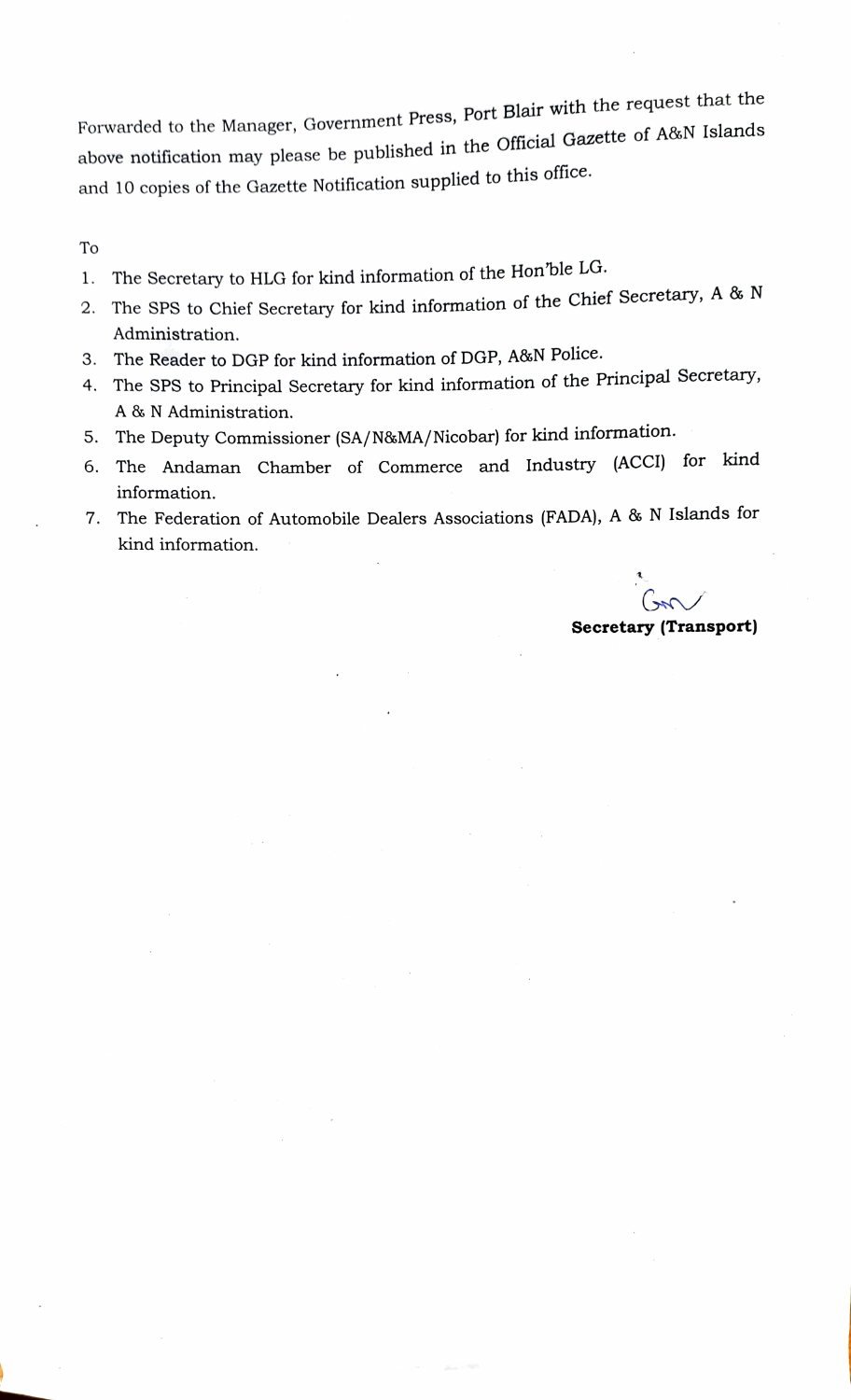**ANNEXURE-1**

# **DRAFT ANDAMAN AND NICOBAR ISLANDS ELECTRIC VEHICLE POLICY 2022**

### अण्डमान तथा निकोबार प्रशासन **ANDAMAN & NICOBAR ADMINISTRATION**





### परिवहन निदेशालय **DIRECTORATE OF TRANSPORT**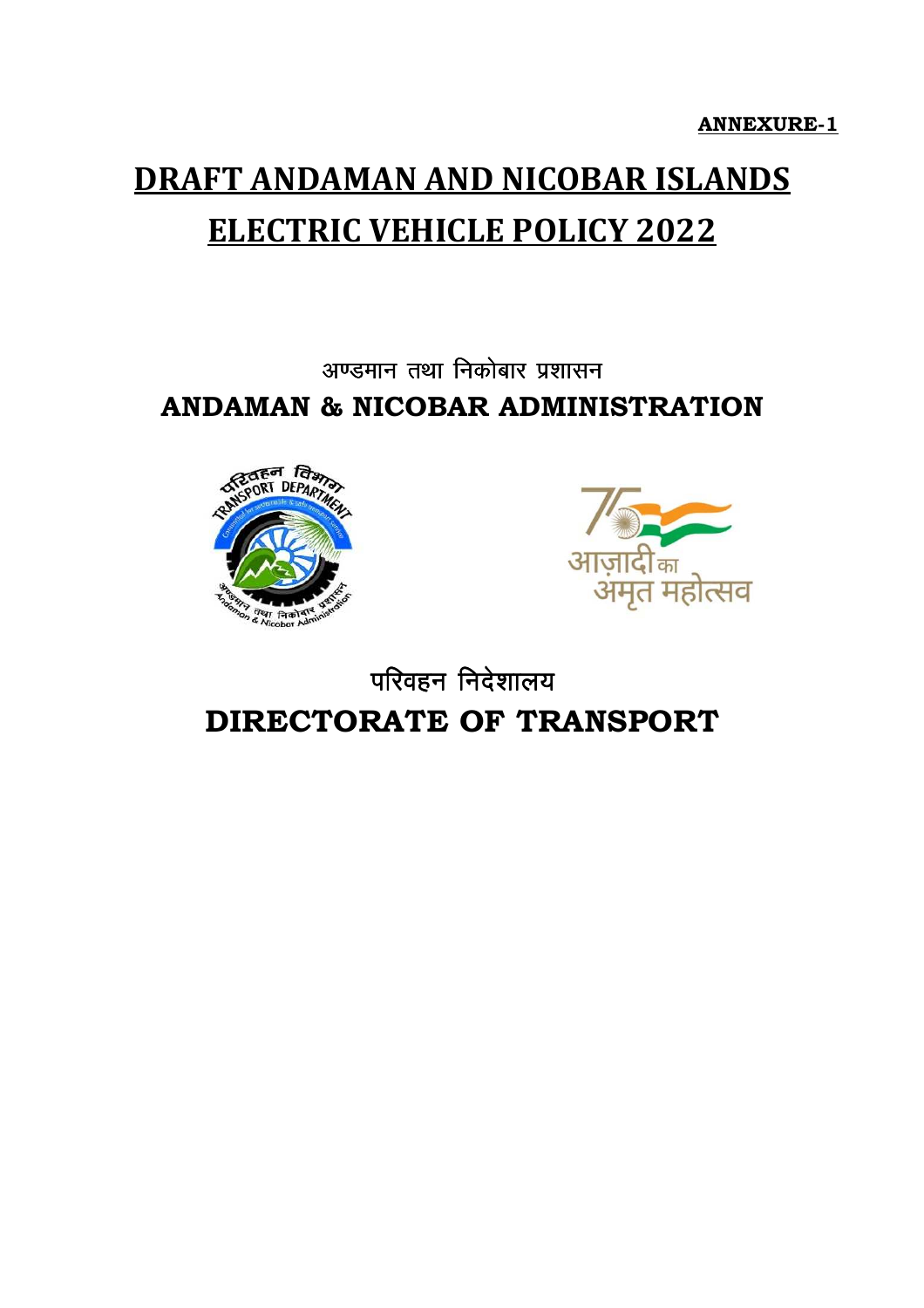#### **Contents**

| 1.  |     |                                                                                                                                              |  |  |
|-----|-----|----------------------------------------------------------------------------------------------------------------------------------------------|--|--|
| 2.  |     |                                                                                                                                              |  |  |
| 3.  |     |                                                                                                                                              |  |  |
| 4.  |     |                                                                                                                                              |  |  |
| 5.  |     |                                                                                                                                              |  |  |
| 6.  |     |                                                                                                                                              |  |  |
| 7.  |     |                                                                                                                                              |  |  |
|     | 7.1 |                                                                                                                                              |  |  |
|     | 7.2 |                                                                                                                                              |  |  |
|     | 7.3 |                                                                                                                                              |  |  |
|     | 7.4 |                                                                                                                                              |  |  |
|     | 7.5 | Goods Carrier i.e. L5N and N1 Category (Three wheelers and Light<br>commercial vehicles having weight not exceeding 3.5 tonnes) - E-carrier7 |  |  |
|     | 7.6 |                                                                                                                                              |  |  |
|     | 7.7 |                                                                                                                                              |  |  |
| 8   |     |                                                                                                                                              |  |  |
|     | 8.1 |                                                                                                                                              |  |  |
|     | 8.2 |                                                                                                                                              |  |  |
|     | 8.3 | Favorable Electricity tariff for Energy operators and private charging                                                                       |  |  |
|     |     |                                                                                                                                              |  |  |
|     | a)  |                                                                                                                                              |  |  |
|     | b)  |                                                                                                                                              |  |  |
|     | c)  |                                                                                                                                              |  |  |
| 10. |     |                                                                                                                                              |  |  |
| 11  |     |                                                                                                                                              |  |  |
| 12  |     |                                                                                                                                              |  |  |
| 13  |     |                                                                                                                                              |  |  |
| 14  |     |                                                                                                                                              |  |  |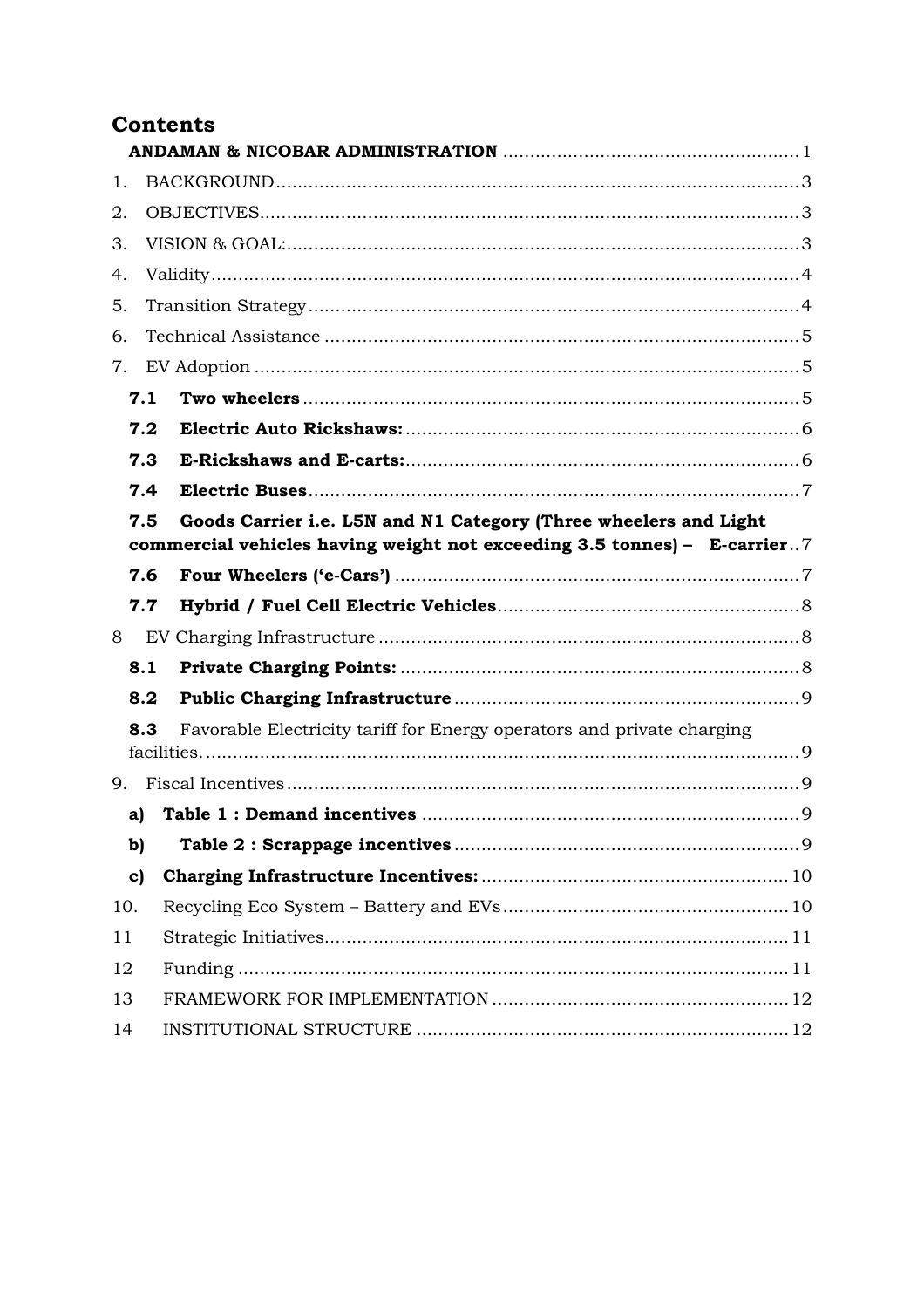#### **DRAFT ANDAMAN AND NICOBAR ISLANDS ELECTRIC VEHICLE POLICY 2022**

#### **1. BACKGROUND**

As per the records, as on 31.10.2021, the number of registered vehicles in this UT is 151436 and on an average 7000 vehicles are being added every year. Out of the total, nearly about 70% of vehicles are operating in Port Blair city and its environs. Two Wheelers comprises of the major portion i.e around 72 %. Adoption of electric vehicles for road transport contributes to a wide range of goals which include better air quality, reduced noise pollution, enhanced energy security in combination with a low carbon power generation mix, reduced green house emissions etc.

Despite Central and UT Government incentives, pure electric vehicle penetration is almost negligible in the UT and particularly for commercial vehicles. This is largely driven by the following critical hurdles:

- a. High upfront purchase price of EVs.
- b. Non existing public charging infrastructure.
- c. Lack of products comparable to ICE vehicles.
- d. Hilly terrain.
- e. Lack of after sale service and support.

#### **2. OBJECTIVES**

The primary objective of the A&N *Islands* EV Policy 2022 is to accelerate adoption of EVs for improvement in the air quality such that they contribute to 30% of the new registrations by 31st December, 2026.

#### **3. VISION & GOAL:**

 The vision of Andaman and Nicobar Islands Electric Vehicle Policy 2022 is to promote shared mobility, clean transportation, ensure environmental sustainability, pollution reduction, energy efficiency and conservation by adopting Electric mobility. The policy shall strive to achieve the following targets:

- All new two wheelers involved in commercial activity operating in the UT shall switch to complete electric by 31st December, 2025. For beyond 31st December, 2030, all the new two wheelers sold in the UT to be 100% electric. However, the existing registered ICE vehicles shall be allowed to operate until their end of life.
- All new two wheelers being registered for commercial activity in the two Islands of Swaraj Dweep and Shaheed Dweep shall be electric from the date of Notification of this Policy.
- Achieve 100% electrification of new ride hailing services consisting of rented taxi/cab services in 3 targeted islands of Port Blair/Swaraj Dweep/Shaheed Dweep by 2030.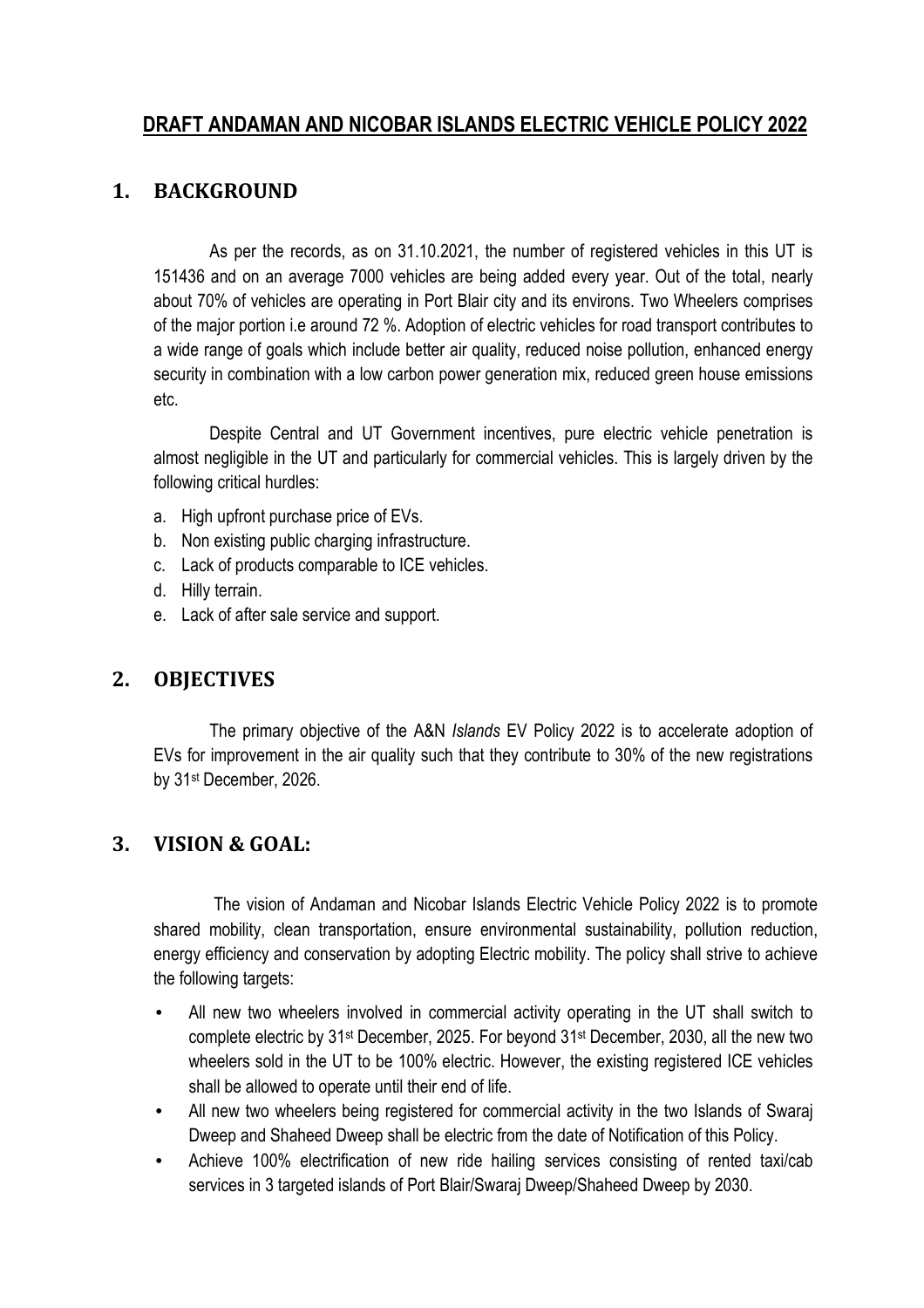- Convert 50% of existing and new bus fleet to electric by 2026.
- Facilitate and deploy 200 EV public charging stations across the UT by 2025
- Starting April 2023, all new Govt. vehicles (owned/leased) operating in Port Blair to be electric.
- Proposed Targets:

| S. No.         | <b>Vehicle form</b> | Targeted numbers by 2026 |
|----------------|---------------------|--------------------------|
|                | All vehicles        | 4300                     |
| റ              | 2 wheelers          | 3000                     |
| 3 <sub>1</sub> | 3 wheelers          | 300                      |
|                | 4 wheelers (LMVs)   | 970                      |
| 5              | Bus                 |                          |

#### **4. Validity**

The Andaman and Nicobar Islands Electric vehicle Policy *2022*, shall remain valid up to 31.03.2026.

#### **5. Transition Strategy**

- The transition strategy would be multipronged, which would include the creation of common charging infrastructure, incentivizing the transition (end user), standardizing the specifications, creating enabling policies and regulations, promoting localization coupled with skill development.
- Balancing of the peak and off peak power demand for the electric utility.
- Promoting shared mobility and clean transportation.
- Establishment of public charging stations at various locations in this UT.
- Waiver off Road tax, parking fee and Permit fee on electric vehicles having advance battery.
- Constitution of **UT Electric Vehicle Board** and Transport Department as the Nodal Department.
- Creation of a **non lapsable UT Electric Vehicle fund** to be funded through pollution cess applied on new fossil fuel run vehicles, clean fuel cess on sale of diesel & petrol and grants from the UT Budget.
- Providing incentives to the buyers of Electric Vehicles from the UT Electric Vehicle Fund at the rate as directed by UT Electric Vehicle Board subject to the condition that the electric vehicle against which the claim is made, must be kept in this UT for a minimum period of 05 years. In case of transfer to other states within a period of 05 years, the incentive claimed against such electric vehicle shall be refunded by the owner. The purchase incentives provided are over and above the existing FAME II incentives.
- The purchase incentives offered under the policy for all Electric vehicles shall be given to the registered owners through dealers by the Transport Department based on the claims made by the individual buyers after the purchase of the vehicle.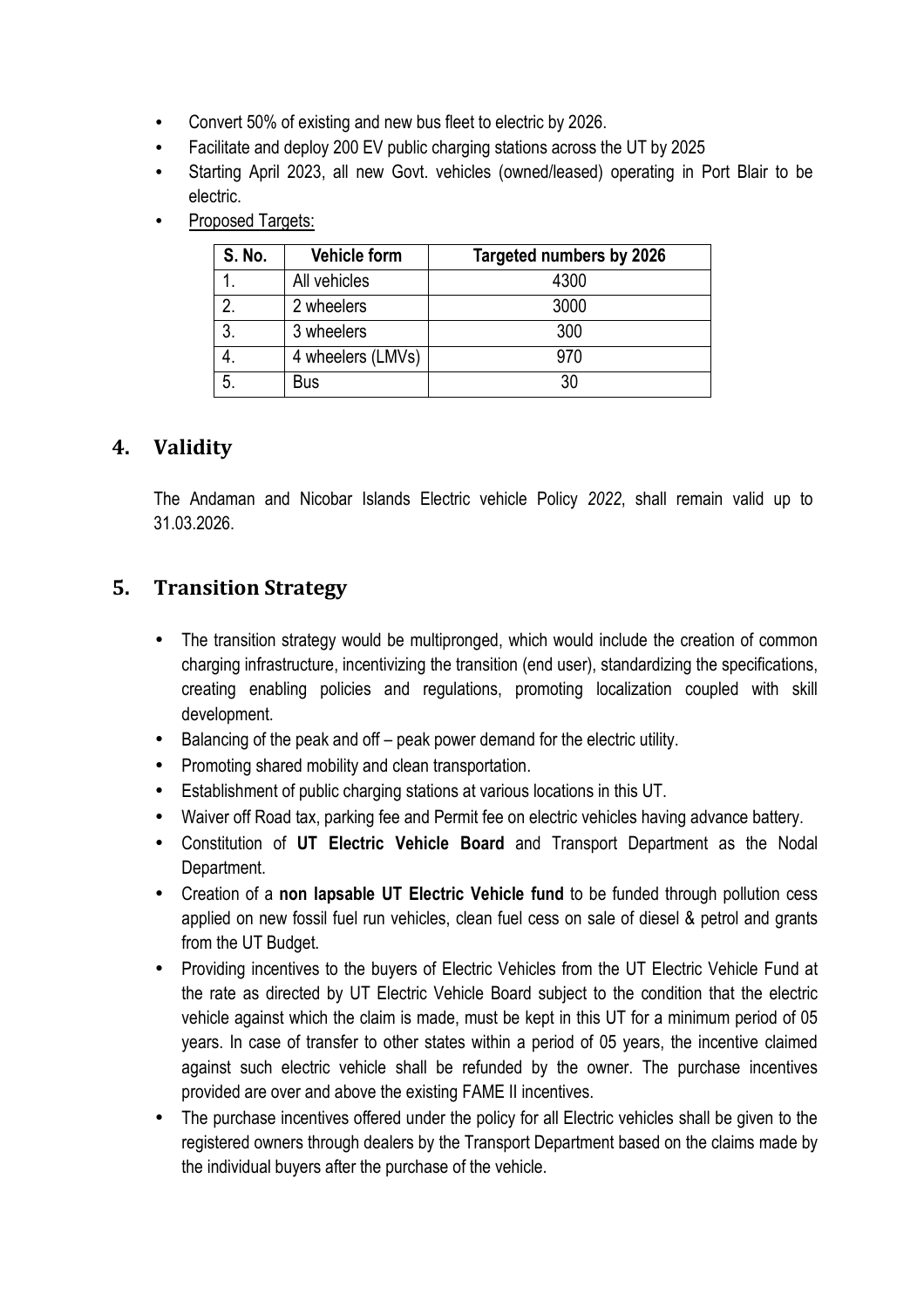- If the battery is not sold with the vehicle, 50% of the purchase incentive shall be provided to the vehicle owner & the remaining amount upto 50% would be provided to the Energy operators defraying the cost of any deposit that may be required from the end users for use of a swappable battery.
- Operational guidelines for delivery of purchase incentives offered under the policy shall be issued from time to time by the Transport Department with the approval of UT Electric vehicle Board, A & N Islands as Competent Authority.

#### **6. Technical Assistance**

Transport Department has been notified by the UT Administration as the Nodal agency to initiate, develop and sustain e-mobility in the UT.

#### **7. EV Adoption**

#### **7.1 Two wheelers**

- 7.1.1 Vehicles should be listed as being eligible under FAME India, having fulfilled all the eligibility and testing conditions as specified under the scheme OR should have been notified as being eligible by the Transport Department, A&N Administration.
- 7.1.2 The Demand generation incentive for two wheelers offered under the policy shall be based on battery capacity (i.e energy content measured in kWh) used in vehicles. The incentives listed below shall be available only for the electric two wheelers with advanced batteries and subject to a maximum incentive of INR 20,000/- per vehicle *with exception to early bird vehicles.*
- 7.1.3 To avail the demand incentives, the electric two wheelers shall have to fulfill the following performance and efficiency eligibility criteria:

| S No           | <b>Criteria</b>                          | <b>Threshold value</b>                                                                      |
|----------------|------------------------------------------|---------------------------------------------------------------------------------------------|
|                | Min. Top speed                           | 40 km/hr                                                                                    |
| $\overline{2}$ | Min. acceleration                        | $0.65$ m/s <sup>2</sup>                                                                     |
| 3              | Max<br>electric<br>energy<br>consumption | Not exceeding 7 kWh /100 km                                                                 |
| 4              | Warranty                                 | At least three years comprehensive warranty<br>including that of battery from manufacturer. |

- 7.1.4 All new licenses under Rent a Motor Cycle Scheme will only be issued for electric two wheelers including addition of two wheelers in the existing License from 1<sup>st</sup> January, 2023.
- 7.1.5 A **purchase incentive of INR 10,000/- per kWh** of battery capacity shall be provided per vehicle to the registered owner and subject to a **maximum of INR 20,000/-** per vehicle.
- 7.1.6 Registered owner of two wheeler (i.e. two wheeler eligible for the Purchase Incentive) shall also be eligible for a Scrapping Incentive for scrapping and de-registering old ICE two-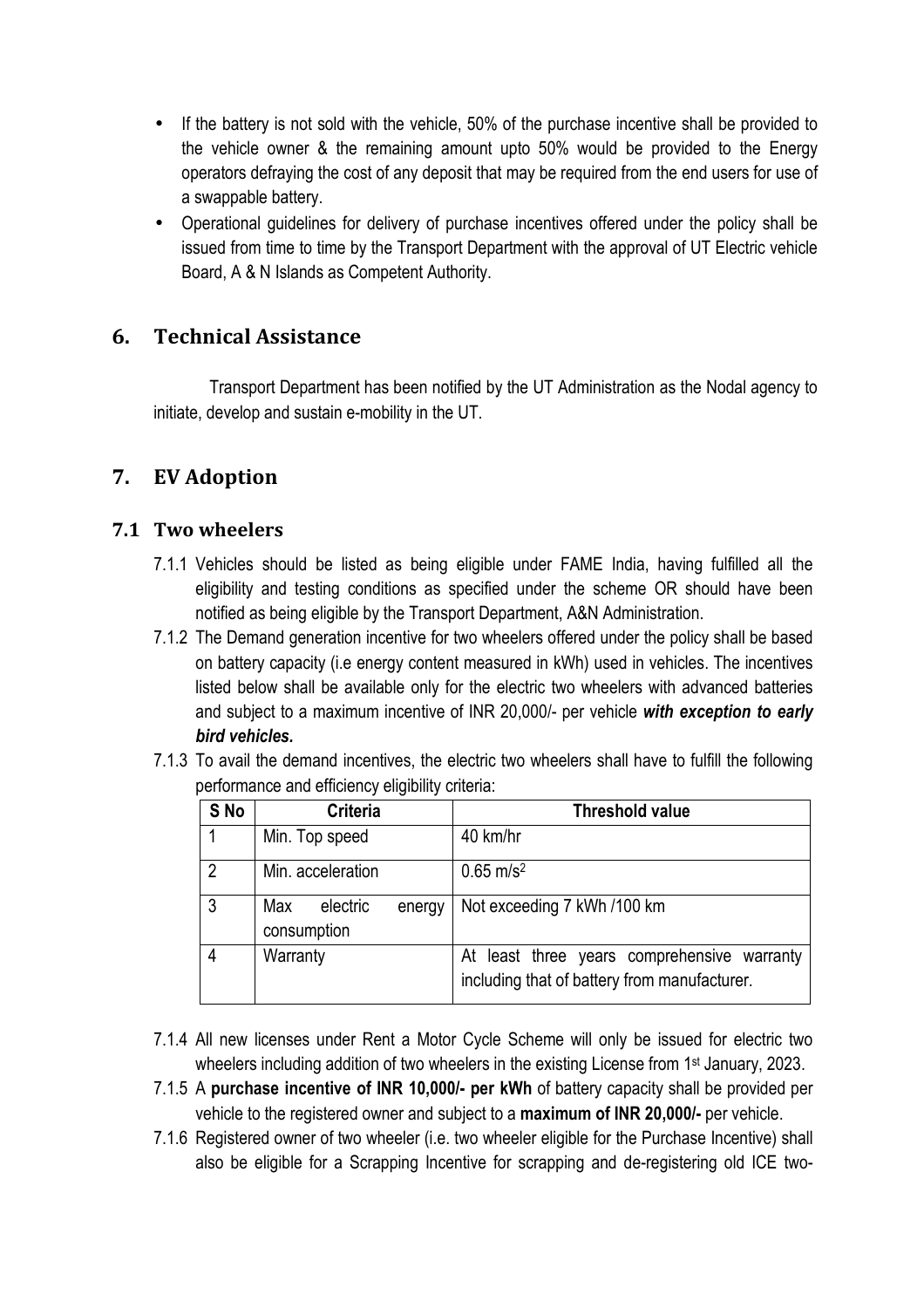wheeler registered in the UT. Upto INR 5,000 of incentive shall be reimbursed by the Transport Department to the registered owner of the two-wheeler, subject to evidence of matching contribution from the dealer or OEM, and confirmation of scrapping and deregistration of the vehicle by the RTO.

7.1.7 An **early bird incentive INR 12,000/- per kWh upto a maximum of INR 24,000/-** per vehicle shall be provided for the first 500 registered electric two-wheelers if the vehicles are purchased before 31st December, 2023.

#### **7.2 Electric Auto Rickshaws:**

The following incentives shall be provided by the UT Administration in addition to FAME India demand incentive:

- 7.2.1 Two E-Auto permits shall be granted for one applicant.
- 7.2.2 Once the policy is notified, under this category Swaraj Dweep and Shaheed Dweep Islands will have only Three Wheeler Electric Vehicles plying in terms of all new registrations, whereas already registered fossil fuel run Three Wheeler vehicles plying there will continue to ply in these Islands till the end of its life.
- 7.2.3 A purchase incentive of **INR 10,000/- per kWh upto a maximum of INR 30,000/-** per vehicle for the first 250 registered E-Autorickshaws shall be provided to the registered owner of the vehicle.
- 7.2.4 An **early bird incentive INR 12,000/- per kWh upto a maximum of INR 40,000/-** per vehicle shall be provided for the first 50 registered e-vehicles under the category E-Autorickshaw if the vehicles are purchased before 31 st December, 2023.
- 7.2.5 Registered owner of Electric Auto Rickshaws (i.e. Electric Auto Rickshaws eligible for the Purchase Incentive) shall also be eligible for a Scrapping Incentive for scrapping and deregistering old ICE Auto Rickshaws registered in the UT. Upto INR 10,000 of incentive shall be reimbursed by the Transport Department to the registered owner of the Electric Auto Rickshaws, subject to evidence of matching contribution from the dealer or OEM, and confirmation of scrapping and de-registration of the vehicle by the RTO.
- 7.2.6 The auto rickshaw permit linked to the de registered ICE vehicle can be surrendered and exchanged for an e- auto permit at no additional cost.

#### **7.3 E-Rickshaws and E-carts:**

- 7.3.1 Two E-Rickshaw/ E-Cart permits shall be granted for one applicant.
- 7.3.2 A purchase **incentive of INR 25,000/-** per vehicle will be provided to the registered vehicle owner for 50 registered E-Rickshaws/ E-Carts.
- 7.3.3 The purchase incentive shall apply to all E-Rickshaws and E-Carts, including the swappable models, where battery is not sold with the vehicle.
- 7.3.4 An **early bird incentive INR 30,000/- per vehicle** per vehicle shall be provided for the first 10 registered e-vehicles under the category E-Rickshaw/ E-Cart if the vehicles are purchased before 31st December, 2023.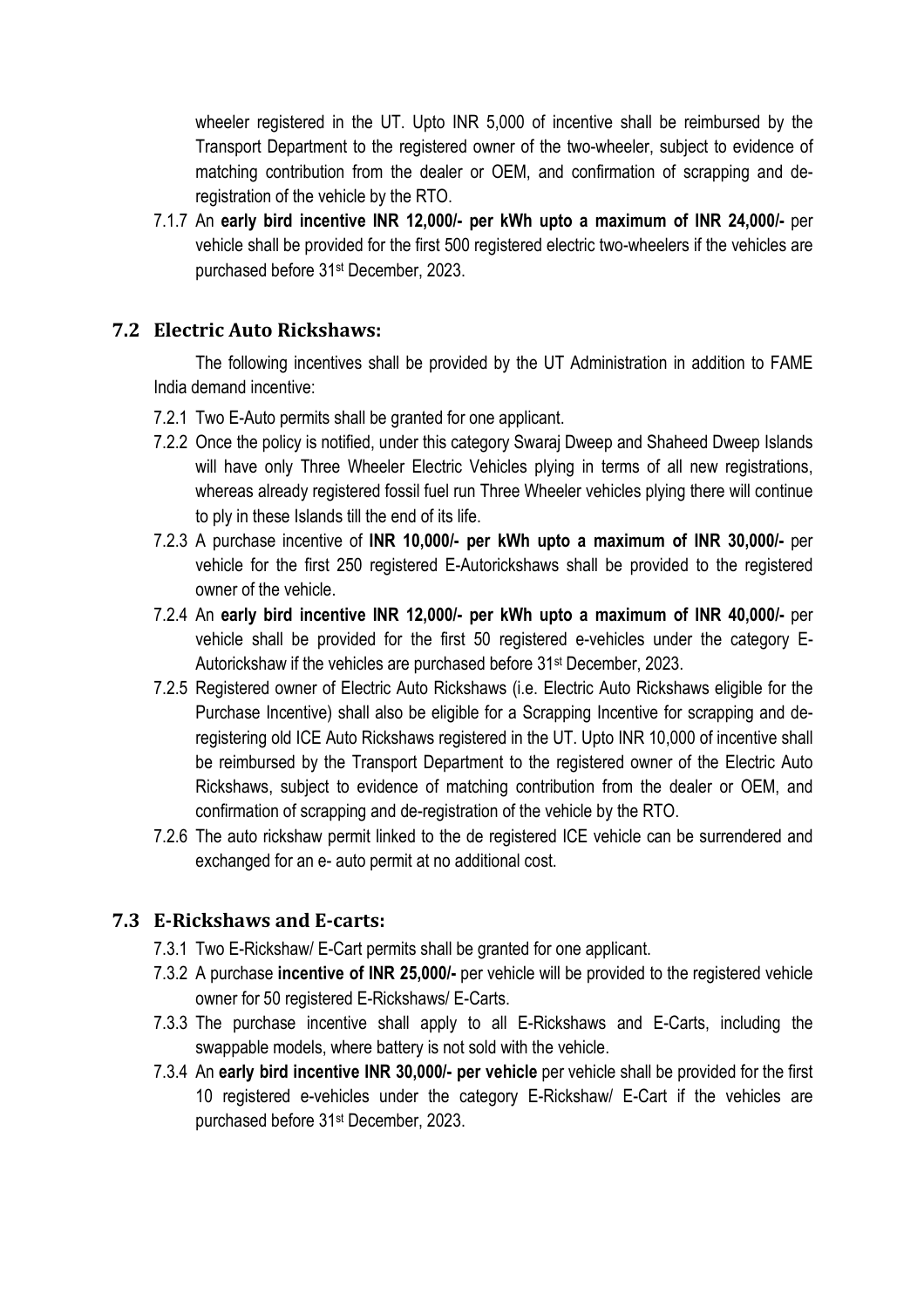#### **7.4 Electric Buses**

- 7.4.1 The UT Administration commits to *augment its fleet of* buses through 100% new electric buses by State Transport Service and at least 40% of all new stage carriage buses including private operators by 2025. Transport Department will transition 100% of its fleet of around 250 buses into electric vehicles and augment the fleet by 2030.
- 7.4.2 A purchase **incentive of 10% of the cost of e-vehicle upto a maximum of INR 8,00,000/-** per Electric Bus for the first 30 Electric Buses shall be provided to the owner. An **early bird incentive of 15% of the cost of the e-vehicle up to a maximum of INR 10,00,000/- per e-bus** shall be provided for the first 05 registered e-buses if the vehicles are purchased before 31st December, 2023.
- 7.4.3 Registered owner of Electric bus (i.e. Electric bus eligible for the Purchase Incentive) shall also be eligible for a Scrapping Incentive for scrapping and de-registering old ICE bus registered in the UT. Upto INR 50,000 of incentive shall be reimbursed by the Transport Department to the registered owner of the Electric bus, subject to evidence of matching contribution from the dealer or OEM, and confirmation of scrapping and de-registration of the vehicle by the RTO.
- 7.4.4 The bus permit linked to the de registered ICE vehicle can be surrendered and exchanged for an e- bus permit at no additional cost.

#### **7.5 Goods Carrier i.e. L5N and N1 Category (Three wheelers and Light commercial vehicles having weight not exceeding 3.5 tonnes) – Ecarrier**

Light commercial vehicles having weight not exceeding 3.5 tonnes and three wheelers used as goods carrier are useful for low capacity, short haul deliveries especially in the congested areas of the City. Specific measures aimed at supporting this segment of vehicles are:

- 7.5.1 Individuals and fleet owners shall be encouraged to adopt electric goods carriers ('e-Carriers') by providing a purchase **incentive of INR 30,000/-** per e-Carrier for the first 250 registered vehicles in the UT after the notification of this policy. An **early bird incentive INR 40,000/-** shall be provided for the first 50 registered e-Carriers if the vehicles are purchased before 31st December, 2023.
- 7.5.2 E-carriers will be allowed to ply during the peak hours in the city when other goods vehicles are not permitted to ply.
- 7.5.3 Registered owner of e-carrier (i.e. e-carrier eligible for the Purchase Incentive) shall also be eligible for a Scrapping Incentive for scrapping and de-registering old ICE goods carrier registered in the UT. Upto INR 20,000 of incentive shall be reimbursed by the Transport Department to the registered owner of the e-carrier, subject to evidence of matching contribution from the dealer or OEM, and confirmation of scrapping and de-registration of the vehicle by the RTO.
- 7.5.4 The permit linked to the de registered ICE goods carrier can be surrendered and exchanged for an e- carrier permit at no additional cost.

#### **7.6 Four Wheelers ('e-Cars')**

7.6.1 Contract Carriage permit in Shaheed and Swaraj Dweep will only be issued to electric cars from the date of issuance of this Policy.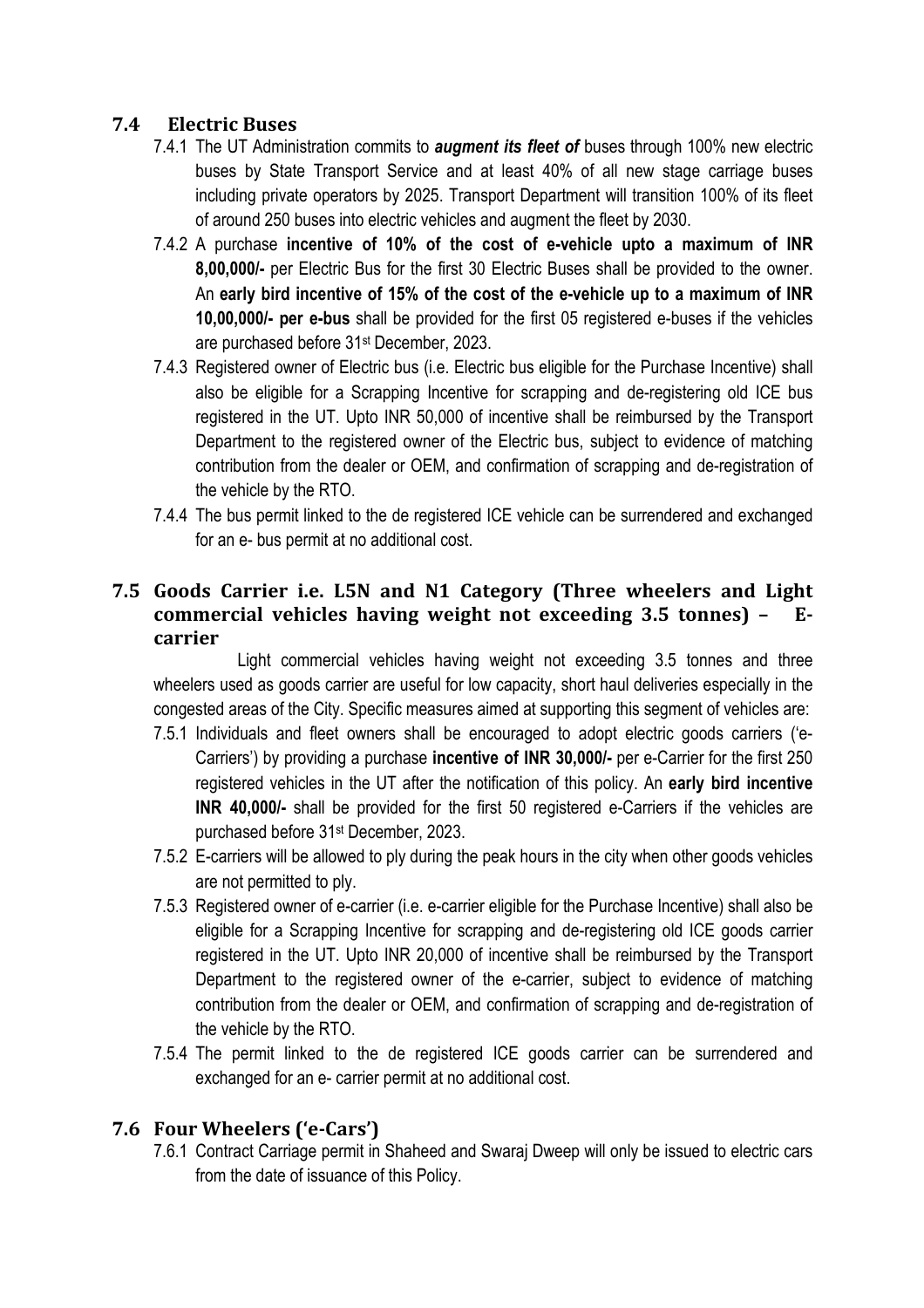- 7.6.2 A purchase **incentive INR 10,000/- per kWh up to a maximum of INR 1,00,000/-** per electric four wheeler for the first 720 registered vehicle owners shall be provided to the owner. An **early bird incentives INR 12,000/- per kWh up to a maximum of INR 1,20,000/-** per vehicle shall be provided to the vehicle owners of the first 70 registered e-Cars*/Hybrid/Fuel Cell vehicles* if the vehicles are purchased before 31st December, 2023.
- 7.6.3 Registered owner of Electric car (i.e. Electric car eligible for the Purchase Incentive) shall also be eligible for a Scrapping Incentive for scrapping and de-registering old ICE car registered in the UT. Upto INR 25,000 of incentive shall be reimbursed by the Transport Department to the registered owner of the Electric car, subject to evidence of matching contribution from the dealer or OEM, and confirmation of scrapping and de-registration of the vehicle by the RTO.
- 7.6.4 The permit linked to the de registered ICE commercial light vehicle can be surrendered and exchanged for an e- car permit at no additional cost.

#### **7.7 Hybrid / Fuel Cell Electric Vehicles**

7.7.1 A purchase **incentive INR 10,000/- per kWh up to a maximum of INR 1,00,000/-** per electric Vehicle shall be provided to the owner from among the first 720 e-Cars under LMV category. An **early bird incentives @ Rs. 12,000/- per KWH upto a maximum of Rs. 1,20,000 per vehicle** shall be provided for the first 70 registered Hybrid/ Fuel Cell Vehicles / e-Cars if the vehicles are purchased before 31st December, 2023.

#### **8 EV Charging Infrastructure**

 Experience in other cities across the globe indicates that availability of charging infrastructure is a key driver of Electric Vehicle adoption. The objective of the policy shall be to create an enabling environment for the provision of private as well as public charging infrastructure.

#### **8.1 Private Charging Points:**

- 8.1.1 It is expected that most of Electric Vehicle users shall use home and workplace charging points for their core charging needs. Private operators would be encouraged to set up charging stations as the creation of charging stations have been declared as a de-licensed activity by the Govt. of India. Electricity Department would grant connections to the applicants on priority subject to adherence of safety norms as per the guidelines issued by the Government. However, charging points at these locations need to be engineered for safe charging of Electrical Vehicles, load management, metering for shared use and offering special tariffs for Electric Vehicle Charging.
- 8.1.2 All existing residential and non residential building owners shall be encouraged to install Private Charging Points (PCPs) within their premises. These Charging Points shall especially provide shared access to Electric Vehicle charging for residents of group housing societies and multistory apartment complexes.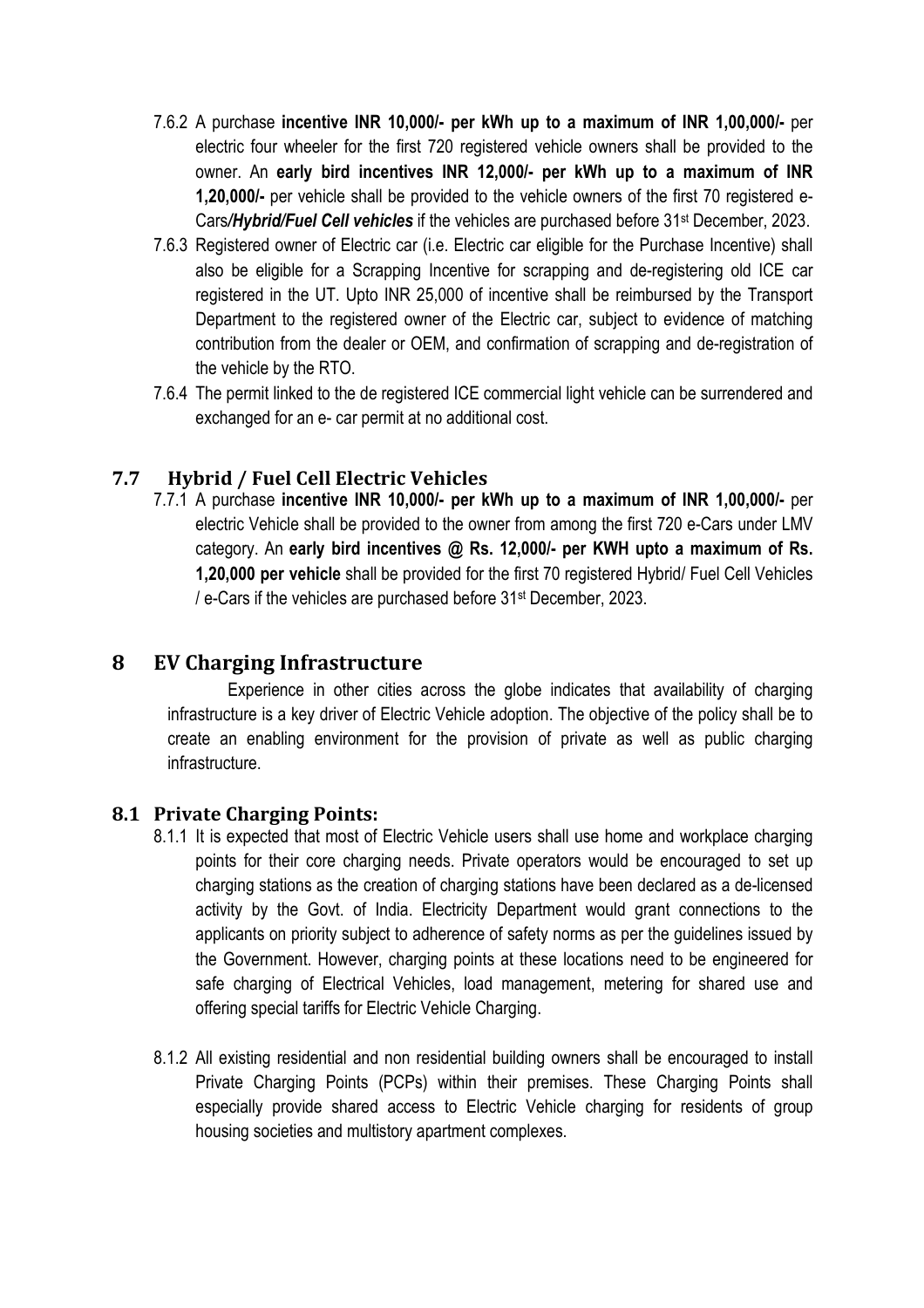#### **8.2 Public Charging Infrastructure**

- 8.2.1 UT Administration will set up public charging stations at all important points in the UT. Areas in Port Blair and Ferrargunj Tehsil along with Swaraj Dweep and Shaheed Dweep will be taken up on priority to ensure that by the time electric vehicles arrive, adequate charging infrastructure is made ready for the users.
- 8.2.2 Providing accessible public charging facilities within three kms travel from anywhere in UT is a key objective of this policy.
- 8.2.3 Public Battery swapping infrastructure The providers of Public Charging infrastructure will also set up Battery swapping infrastructure across the UT.
- **8.3** Favorable Electricity tariff for Energy operators and private charging facilities *shall be as per the tariff order issued by the Hon'ble Commission i.e. JERC every year.*

#### **9. Fiscal Incentives**

#### **a) Table 1 : Demand incentives**

| S.<br>No.      | <b>Vehicle</b><br>segment              | Max. No. of<br>vehicles to be<br>incentivized | Proposed<br>Incentive<br>(INR) | Proposed<br>maximum<br>incentive/<br>vehicle (INR) | <b>Proposed Early</b><br><b>Bird Incentive</b><br>(INR) | Proposed<br>maximum<br>incentive for<br>early bird<br>vehicles<br>(INR) |
|----------------|----------------------------------------|-----------------------------------------------|--------------------------------|----------------------------------------------------|---------------------------------------------------------|-------------------------------------------------------------------------|
| 1              | Electric two-<br>wheeler               | 3000                                          | 10,000 per<br><b>kWh</b>       | 20,000                                             | 12,000 per kWh (for<br>first 500 vehicles)              | 24,000                                                                  |
| $\overline{2}$ | F-<br>Autorickshaw<br>(Passengers)     | 250                                           | 10,000 per<br><b>kWh</b>       | 30,000                                             | 12,000 per kWh (for<br>first 50 vehicles)               | 40,000                                                                  |
| $\overline{3}$ | E-Rickshaw /<br>E-Carts                | 50                                            |                                | 25,000                                             |                                                         | 30,000 (for<br>first 10<br>vehicles)                                    |
| 4              | E-Carriers<br>(L5N and N1<br>Category) | 250                                           |                                | 30,000                                             |                                                         | 40,000 (for<br>first 50<br>vehicles)                                    |
| $\overline{5}$ | E-cars<br>(Passengers)                 | 720                                           | 10,000 per<br><b>kWh</b>       | 1,00,000                                           | 12,000 per kWh (for                                     | 1,20,000 per<br>vehicle                                                 |
| $\overline{6}$ | Hybrid/ fuel<br>cell                   |                                               |                                |                                                    | first 70 vehicles)                                      |                                                                         |
| $\overline{7}$ | E-buses                                | 30                                            | 10% of<br>vehicle cost.        | 8,00,000                                           | 15% of vehicle cost.<br>(for first 05 buses)            | 10,00,000                                                               |

#### **b) Table 2 : Scrappage incentives**

| S.No. | Vehicle Segment | Scrappage Incentive (max) INR |
|-------|-----------------|-------------------------------|
|       | $e-2W$          | 5,000                         |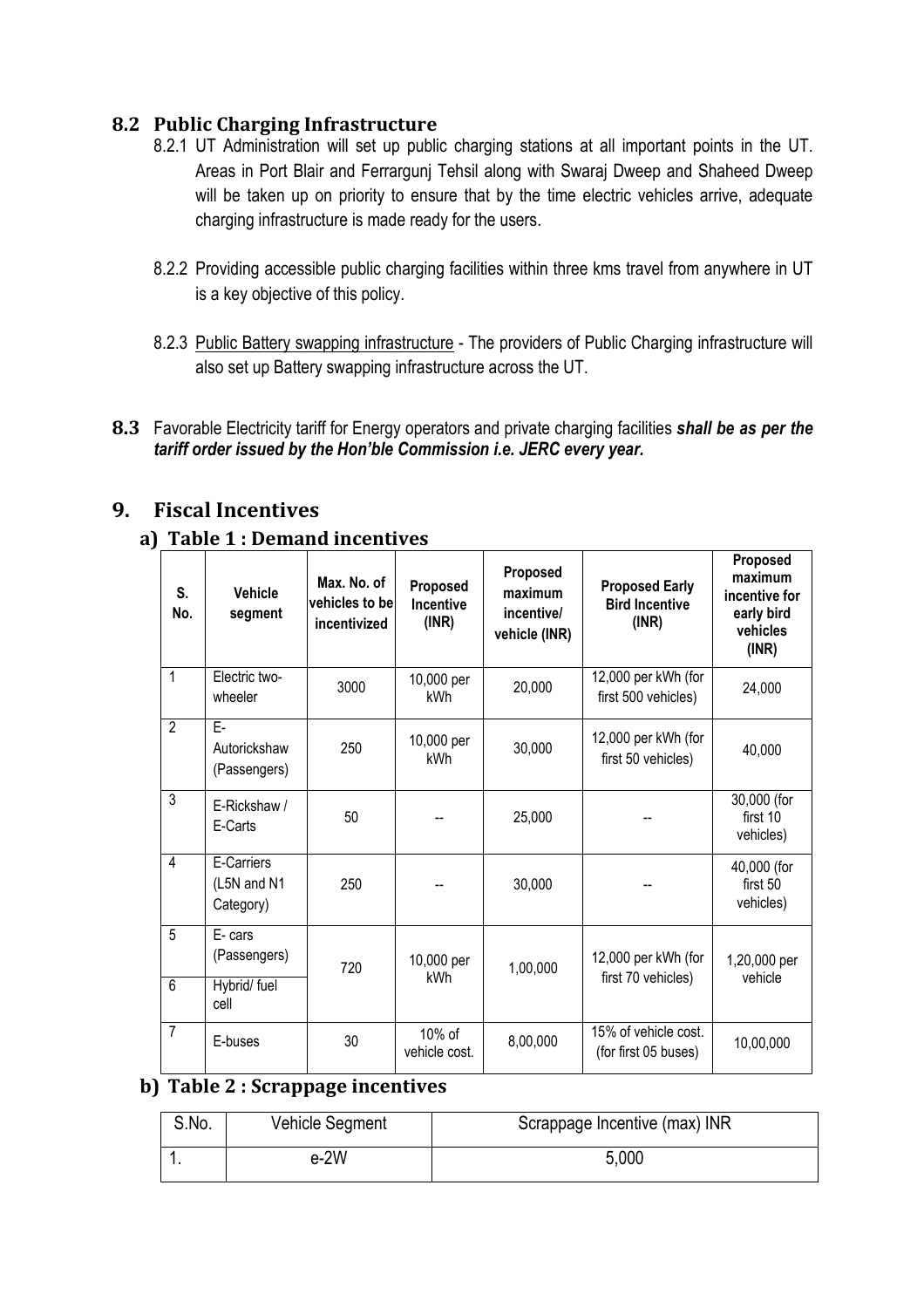| <u>.</u> | $e-3W$    | 10,000 |
|----------|-----------|--------|
| ν.       | e-carrier | 20,000 |
| ν.       | $e-4W$    | 25,000 |
| 4.       | e-bus     | 50,000 |

#### **c) Charging Infrastructure Incentives:**

- The FAME II scheme shall be utilized for setting up public charging stations by the UT.
- The charging standards and the necessary conditions as specified by the GOI shall be the eligibility for the incentive amount.
- Provision of solar roof top in the charging stations shall be made mandatory.
- The charging stations shall be set up in few select cities/islands, on high-density corridors/roads connecting important cities, in tourist destinations and on bus fleet routes across the UT.
- The charging infrastructure incentives shall be provided as per the following rates:

| Sr. No. | Type of charging<br>station | <b>Incentive</b><br>amount | <b>Maximum Incentivel</b><br>available per unit | Maximum number of<br><b>PCS/SPCS to be incentivized</b> |
|---------|-----------------------------|----------------------------|-------------------------------------------------|---------------------------------------------------------|
|         | Slow                        | 60% of the<br>cost         | INR 10,000                                      | 85                                                      |
| 2       | Moderate/Fast               | $50\%$ of the<br>cost      | INR 5,00,000                                    | 15                                                      |

#### **10. Recycling Eco System – Battery and EVs**

- 10.1 EV batteries typically need to be replaced once they are degraded to operating at 70 80 % of their capacities. EVs are therefore going to outlive the batteries powering them, with a vehicle requiring about two batteries in a 10 year life span. Batteries that have reached their end of life will need to be either re-used or recycled. Not only do EV batteries carry a risk of giving off toxic gases if damaged during disposal, but core materials such as Lithium and Cobalt are finite and very expensive to extract.
- 10.2 The policy shall encourage the reuse of EV batteries that have reached the end of their life and setting up of recycling businesses in collaboration with battery and EV manufacturers that focus on 'urban mining' of rare materials within the battery for re-use by battery manufacturers.
- 10.3 Every manufacturer, importers re-conditioner, assembler, dealer, recycler, auctioneer, consumer and bulk consumer should strictly comply the provisions made under the Batteries (Management and Handling) Rules 2001 as amended by the Notification S.O. 1002 (E) dated  $04<sup>th</sup>$  May 2010 for proper handling and disposal of batteries used in the electric vehicle. (ANNEXURE III).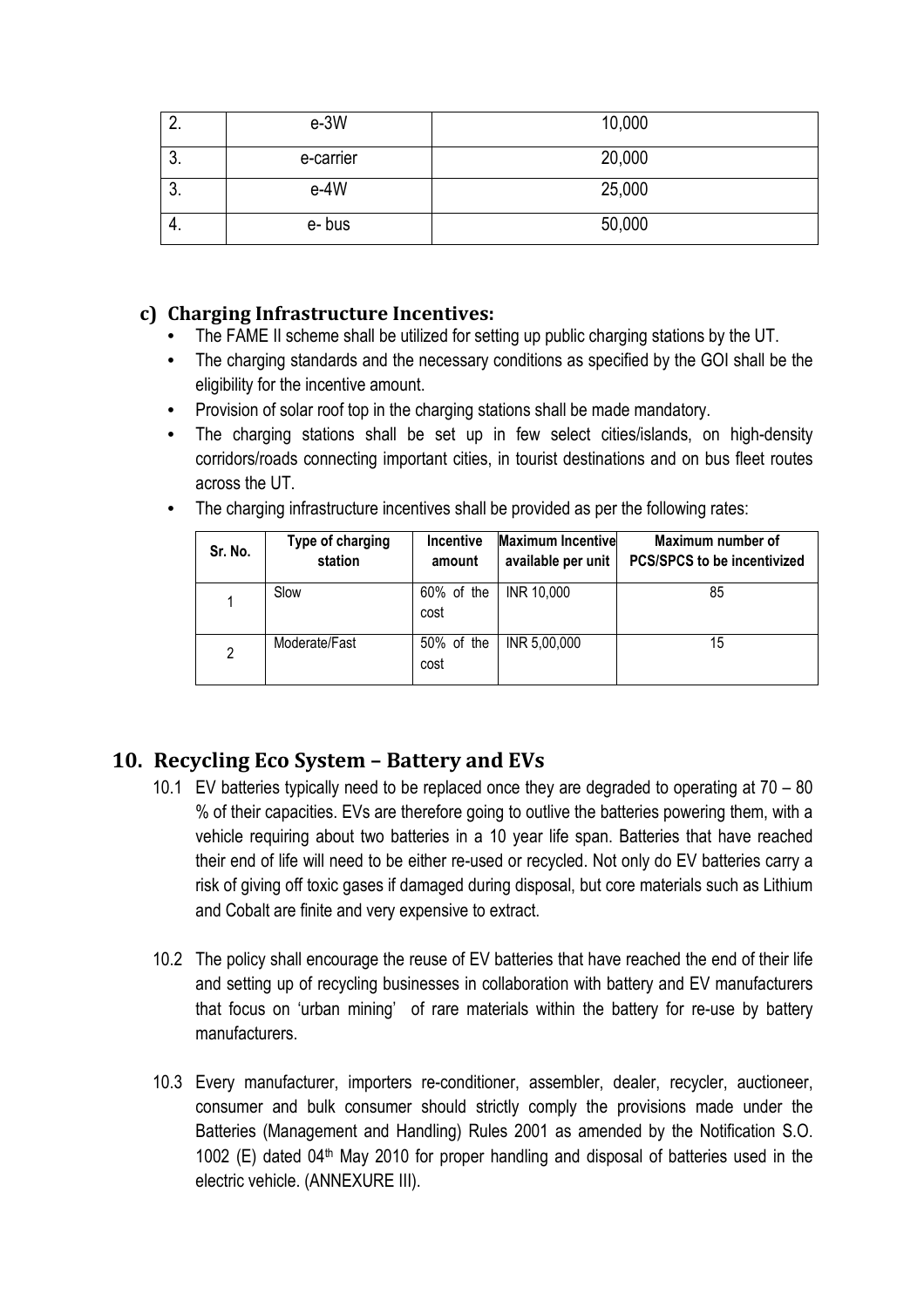10.4 The Recycling units involved in recycling of EV batteries shall take the necessary consent and clearance from the concerned Department of A & N Administration (ANPCC). Improper disposal of the EV Batteries shall attract fine to the tune of Rs.1,00,000/- per instance and legal proceedings as per the applicable rules for such violations.

#### **11 Strategic Initiatives**

The policy aims at improving affordability and acceptance leading to adoption of electric vehicles through the following strategic initiatives:

- 1. Addressing the viability gap: Road tax on the electric vehicles may be fully exempted (New registration)
- 2. Awareness creation and promotion of shared mobility: Special drives for creating awareness on the short term and long term benefits of EVs and encouraging the use of e autos / rickshaws for shared mobility.
- 3. Improvement of public transport by inducting electric buses by the Government and to lead by adopting only EVs for Government use: Taking the lead role in showcasing the use of EVs the Government will buy only electric cars and operate electric buses for public transport.
- 4. Creating adequate charging infrastructure that are interoperable with several models of EVs.
- 5. Transport Department would set up public charging infrastructure and Electricity Department would be the power provider for the system.
- 6. PSUs like NTPC would be encouraged to set up charging infrastructure by investing in it.
- 7. Adoption of renewable electricity source would be encouraged.
- 8. Battery swapping infrastructure for 2- wheelers, 3- wheelers and buses will be as per the standards for battery swapping to be formulated by the GOI
- 9. Human capacity building and re-skilling The Curriculum of the Technical schools (In Engineering, Diploma and ITI) to be updated to incorporate emerging technologies in the EVs.
- 10. Specific skilling programs shall be formed to deliver hands on learning for the graduates and professionals in the areas related to EVs.

### **12 Funding**

- 12.1 The UT Government shall seek to fund a high proportion of the incentives proposed in the policy using the 'feebate' i.e by adopting measures by which inefficient polluting vehicle incurs a surcharge (Fee) while efficient ones receive a rebate (bate).
- 12.2 Funding for the various incentives being offered under this policy shall be obtained from the various sources indicated herein below and aggregated and given to the UT EV Fund maintained in the Transport Department of A&N Administration.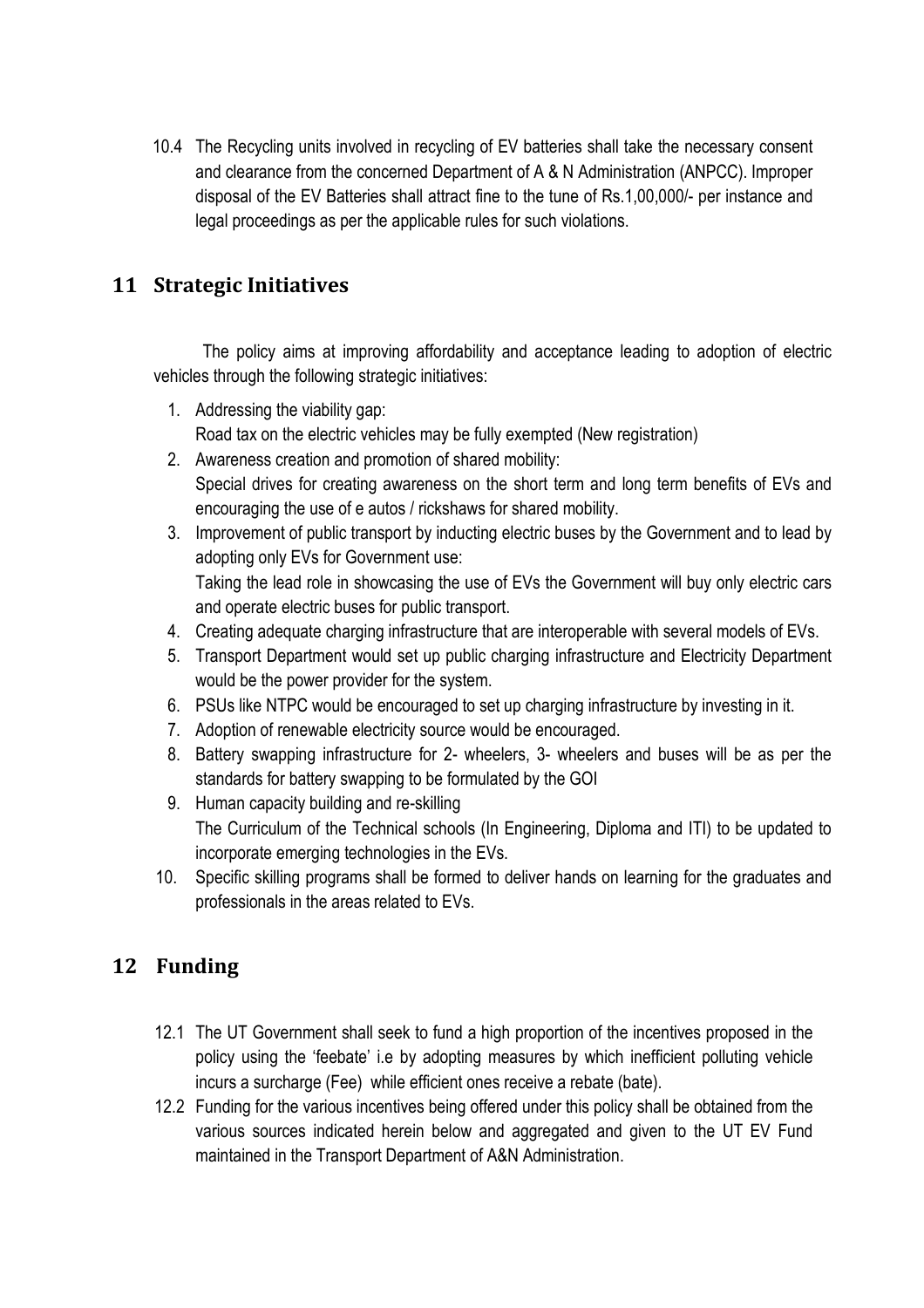12.3 Pollution Cess on all ICE vehicles sold in the UT after notification of this policy as follows.

| <b>Class of Vehicle</b> | One time Cess per vehicle (INR) to be collected at the<br>time of initial registration/ Renewal of registration &<br>commercial vehicles older than 10 years/registration<br>when the vehicle is brought from Mainland. |
|-------------------------|-------------------------------------------------------------------------------------------------------------------------------------------------------------------------------------------------------------------------|
| <b>Two Wheelers</b>     | 800                                                                                                                                                                                                                     |
| Three Wheelers          | 1500                                                                                                                                                                                                                    |
| LMV and other vehicles  | 4000                                                                                                                                                                                                                    |

The proposed Pollution Cess shall be collected at the time of registration of the new ICE vehicle, renewal of registration/ fitness for ICE commercial vehicles on completion of 10 years, on assigning new registration mark on the already registered vehicles being brought from mainland.

12.4 Clean fuel Cess on the sale of petrol and diesel is proposed to be applicable in the UT of A&N Islands as follows:

| Fuel type     | Cess payable (INR/L) |
|---------------|----------------------|
| Petrol        | 0.50                 |
| <b>Diesel</b> | 0.75                 |

The amount collected shall be transferred to UT EV Fund on a monthly basis by IOCL.

12.5 **Other Sources:** Any gap left after funding from the UT Electric vehicle Fund is exhausted, shall be filled through allocations including budgetary, as may be decided and deemed appropriate by the UT Administration.

The fund generated will be allocated exclusively to the UT EV fund.

#### **13 FRAMEWORK FOR IMPLEMENTATION**

13.1 The UT Electric Vehicle Board constituted with officials from the Department of Transport, Electricity Department, Finance, Pollution Control Board, Urban Development, District Administration (SA), Industries Department and APWD. Transport Department will; be the Nodal Authority for implementation of UT Electric Vehicle Policy.

#### **14 INSTITUTIONAL STRUCTURE**

14.1 A high power Committee in the form of UT Electric Vehicle Board will be constituted at the UT level to monitor the implementation of this policy and develop procedures and modalities wherever required. The composition of the UT Electric Vehicle Board will be as follows: